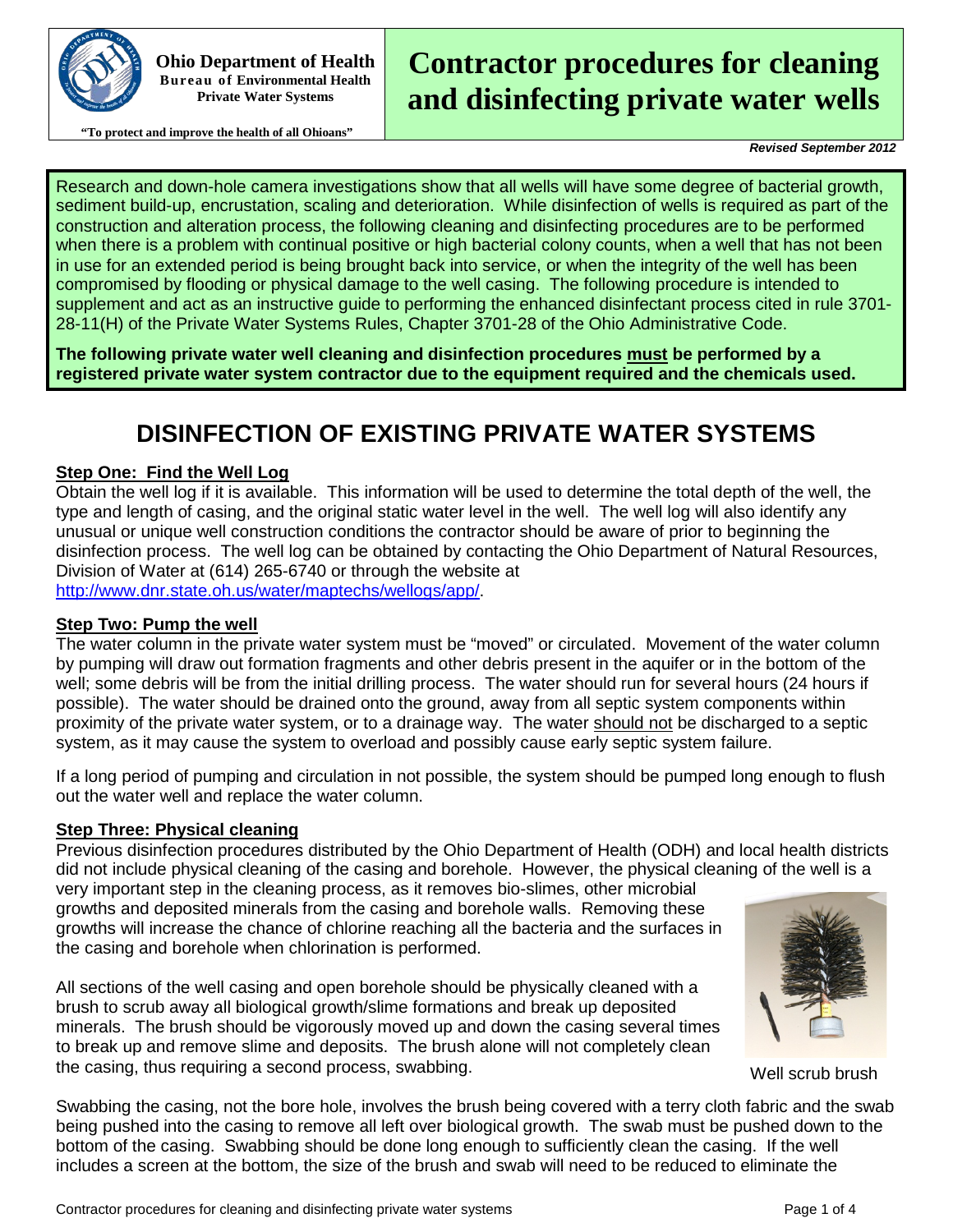possibility of entrapment of the brush in the screen. Care must be taken during this step to prevent damage to the casing, especially those constructed of PVC.





#### **Step Four: Re-development**

Once the physical cleaning is complete, all of the material removed from the casing and borehole walls must be removed from the well. The well must then be re-developed.

Swab around brush

Re-development may be accomplished by initial surging and agitation of the water in the well followed by pumping with a high capacity pump or through an air method that will sufficiently remove all of the debris present in the private water system. The re-development should be done for an amount of time that is sufficient to minimize the turbidity in the water.

#### **Step Five : Determine the volume of chlorine to be used for disinfection.**

The volume of the chlorine disinfectant solution depends on the total volume of the water stored in the private water system, which includes the well and all distribution lines. The well log, in addition to on-site measuring, should be used to determine the water volume in the well. On-site measurement of the static water level is necessary to determine the actual volume of water in the well.

Once the depth to the static water level is measured, the volume of water stored in the well can be calculated. To calculate the total volume of water stored in the well, the total depth (found on the well log) must be subtracted by the static water level (measured on site); this will give you the total feet of water stored in the well (casing and borehole). The volume is calculated by taking the total feet of water stored in the well and multiplying by the gallons per foot corresponding to the casing diameter.

The following table (Table 1) shows the volume per foot for different casing diameters. This table can be found in the Ohio Administrative Code Rule 3701-28-17.

#### *Example:*

*Total well depth is 120 feet; the static water level is 20 feet; and the well casing diameter is 6 inches.* 

*The feet of water stored in the well equals: 120 – 20 = 100 (feet of water in the well).* 

*From Table 1, a six inch well casing holds 1.5 gallons of water per foot.* 

*100 feet of water in the well x 1.5 gallons per foot = 150 gallons (total volume of water in the well).*

In the past, when the well volume was not known, it was

standard practice to use two gallons of 5.25% liquid bleach in a chlorine and vinegar solution. With the new disinfection procedure, the total well volume must be calculated. The measurements can be taken at the start of the physical cleaning of the well.

### **Step Six. Precautions to take before disinfecting the well.**

Make sure that the property owner and residents of the home are aware that the water should not be used or consumed during the disinfection treatment process. This disinfection treatment process should be only



| Table 1. Volume of water in well |                              |  |  |
|----------------------------------|------------------------------|--|--|
| Diameter of well<br>(inches)     | Gallons per<br>foot of water |  |  |
| 3                                | 0.37                         |  |  |
| 4                                | 0.65                         |  |  |
| 5                                | 1.0                          |  |  |
| հ                                | 1.5                          |  |  |
|                                  | 2.6                          |  |  |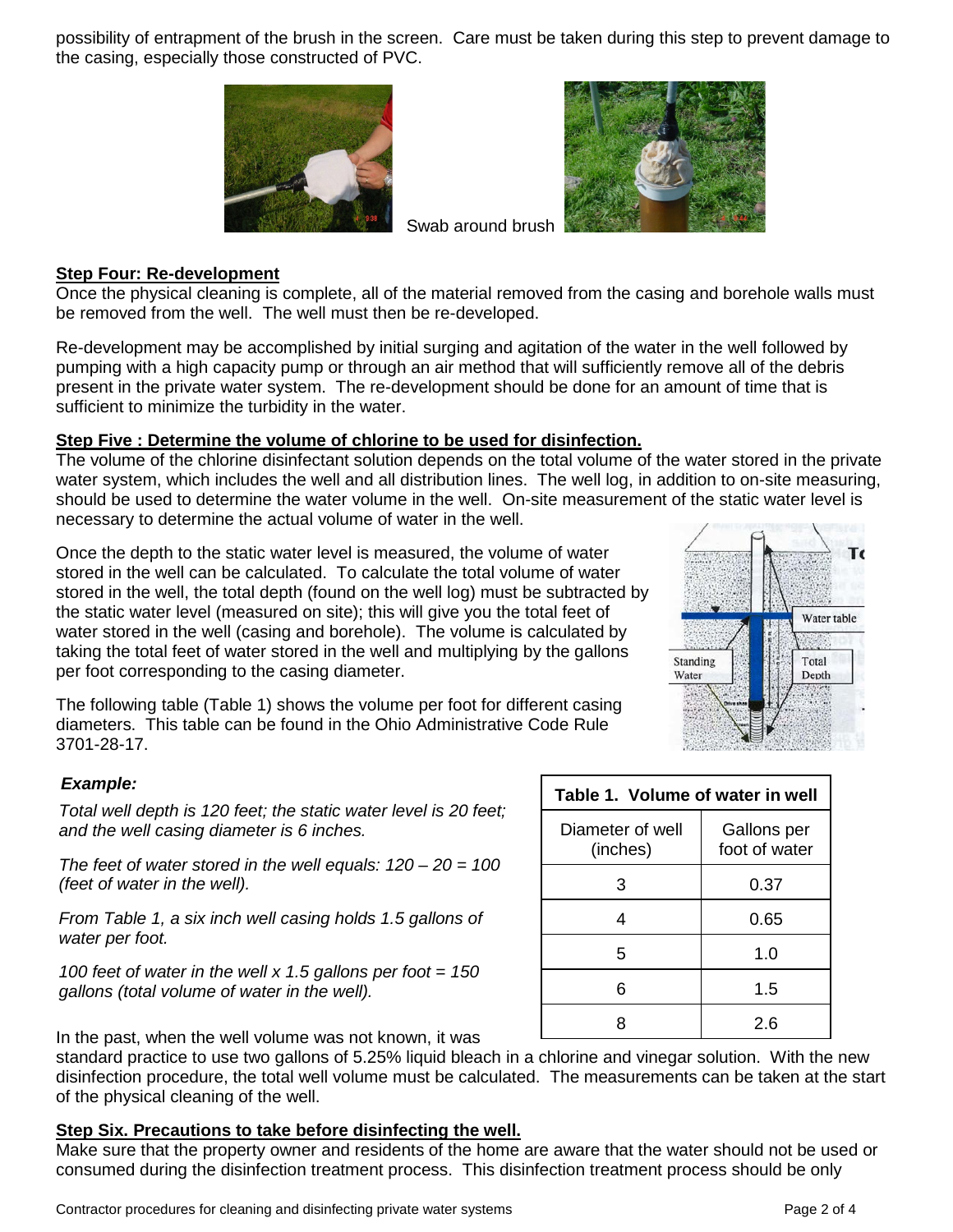performed by a registered private water systems contractor. If the home has a treatment device, such as a water softener, have the property owner consult with the water treatment company before beginning the disinfection treatment process to determine if bypassing the treatment device is required before disinfection.

Always use rubber gloves, eye protection, and protective clothing when handling mild acids and chlorine products (such as bleach). Avoid contact with the mild acids and chlorine product. If you should splash chlorine solution on your person or clothing, immediately rinse thoroughly with water. If you are using purchased well cleaning products, be sure to follow the manufacturer's recommendations for personal protection and safety.

#### **Step Seven: Mixing the chlorine disinfectant solution.**

Simply pouring a bottle of chlorine bleach or dropping tablets into the well will not produce good disinfection results because the chlorine does not get evenly distributed in the casing and borehole, and can actually cause certain bacteria to generate more protective slime, thus preventing effective disinfection. A disinfectant solution should be introduced during the development of the well.

Chlorine products to be used for disinfection should be sodium hypochlorite at 5% strength or greater. Laundry bleach loses its' effectiveness the longer it sits on the shelf in the store or in your home. Do not use bleach with fragrance additives. Calcium hypochlorite products should not be used in limestone formations, or water with a high calcium content because they will contribute to additional calcium in the water and may cause clogging or the formation of sludge in the well. Chlorine tablets, swimming pool disinfectants or other chemicals that are not approved for contact with drinking water are prohibited for use in water wells and may adversely interact with other chemicals.

Prior disinfection procedures allowed the chlorine disinfectant solution to be "mixed" in the well, not on the surface in a tank. This practice does not allow for even mixing of the chemicals with the water and severely limits the effectiveness of the disinfection process.

When sodium or calcium hypochlorite is used, an initial chlorine concentration of 100 to 150 mg/l of chlorine is required for proper disinfection. The table below can be used to help determine the quantity of chlorine required based on the volume of disinfectant solution required:

| Table 2. Amount of chlorine added to 100 gallons of water for disinfection |                                                            |                                       |                      |  |
|----------------------------------------------------------------------------|------------------------------------------------------------|---------------------------------------|----------------------|--|
| Chlorine concentration<br>(parts per million)                              | Gallons of 5.25% sodium<br>hypochlorite - liquid<br>bleach | Pounds of dry calcium<br>hypochlorite | Minimum contact time |  |
| 100                                                                        | 0.25 gallons (4 cups)                                      | 0.2                                   | 8 hours              |  |
| $150$ ppm                                                                  | $.4$ gallons (6.5 cups)                                    | 0.4 pounds                            | 8 hours              |  |

Adding more chlorine to produce higher initial concentrations of disinfecting solution will not improve the success of the disinfection process. Many bacteria react to chlorine by forming a protective slime, which the chlorine cannot penentrate. Controlling pH below 6.0 will make the chlorine more efffective at disinfection.

On the surface, mix the chlorine disinfectant solution in a water container or tank large enough to hold the total water volume of the well (calculated in step 5). For proper disinfection a chlorine disinfectant solution equal to three (3) times the total water volume of the well should be utilized. For ease of transport, this volume may be split into two or at the most three parts.

For proper mixing and to optimize the disinfecting ability of the solution, the correct pH must be maintained. Fill the container/tank with water and then add an acid solution to lower the pH to approximately 3.5. Test strips, kits or probes can be used to measure the pH of the disinfecting solution. Use a mild acid, such as vinegar or one of the proprietary products available on the market to lower the pH of the disinfectant water. **Do not use a highly concentrated form of acid to lower the pH of the disinfectant water. Using one of the highly concentrated forms of acid such as hydrochloric acid (commercially available as muriatic acid) introduces the unwarranted risk of accidental exposure from spillage or inhalation.** Any product used in the disinfection of a private water supply must comply with ANSI/NSF standard sixty (60). Once at the preferred pH, add the chlorine, at a slow rate, to the water/acid solution until the pH raises to approximately 6.0. The solution must be stirred with either a plastic or wood rod to ensure proper mixture.